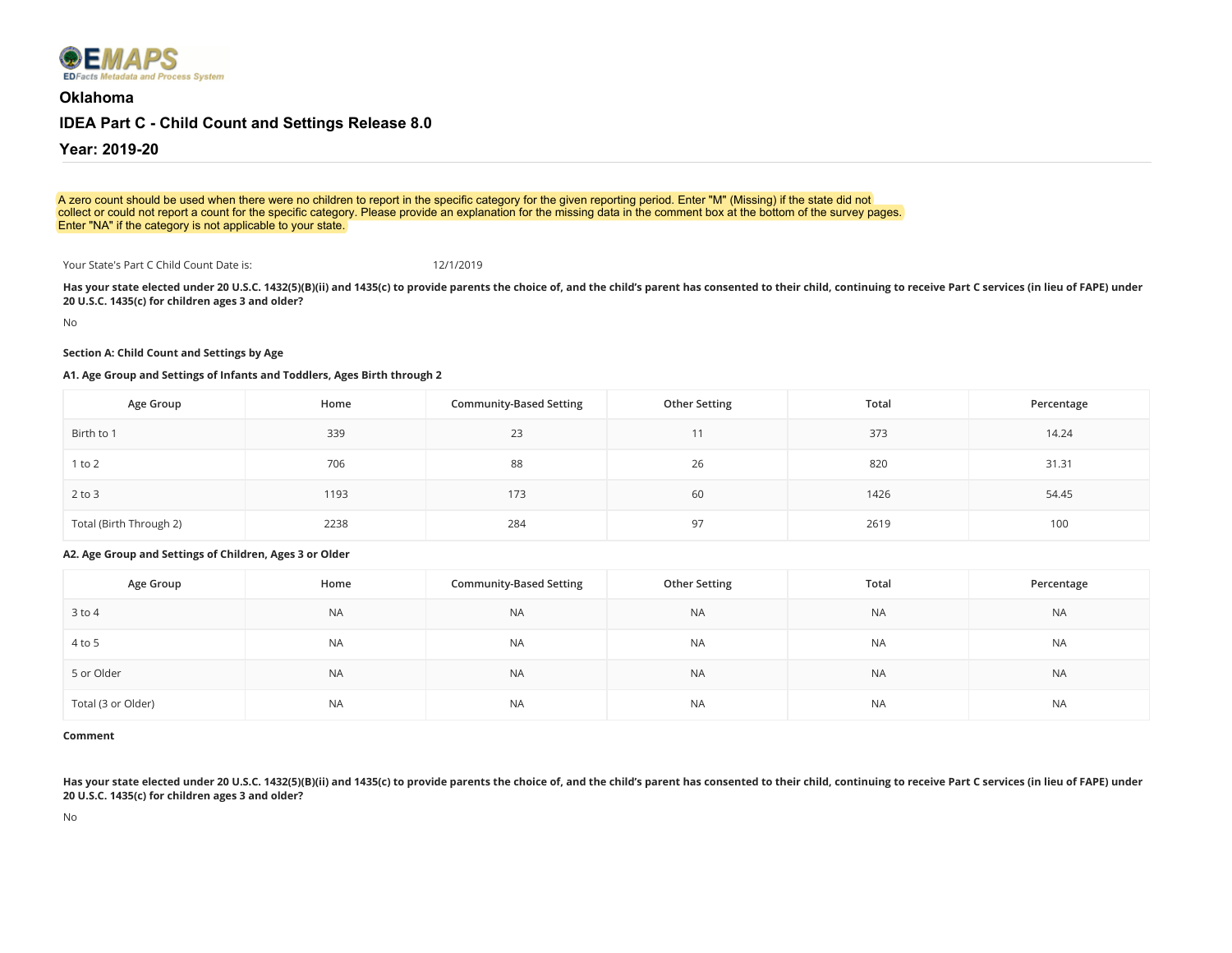## **Section B: Child Count and Settings by Race/Ethnicity**

## **B1. Race/Ethnicity of Infants and Toddlers, Ages Birth through 2**

| Race/Ethnicity                                               | Home             | <b>Community-Based Setting</b> | <b>Other Setting</b> | <b>Total</b>     | Percentage |
|--------------------------------------------------------------|------------------|--------------------------------|----------------------|------------------|------------|
| Hispanic/Latino                                              | 52               | 6                              | 5                    | 63               | 2.41       |
| American Indian or Alaska Native                             | 167              | 24                             | 10                   | 201              | 7.67       |
| Asian                                                        | 62               | $\overline{4}$                 |                      | 67               | 2.56       |
| Black or African American                                    | 167              | 33                             | 10                   | 210              | 8.02       |
| Native Hawaiian or Other Pacific<br>Islander                 | 10               | $\mathbf 0$                    | $\mathbf 0$          | 10               | 0.38       |
| White                                                        | 1578             | 179                            | 53                   | 1810             | 69.11      |
| Two or more Races                                            | 202              | 38                             | 18                   | 258              | 9.85       |
| Total (Birth through 2)                                      | 2238             | 284                            | 97                   | 2619             | 100        |
| B2. Race/Ethnicity and Settings of Children, Ages 3 or Older |                  |                                |                      |                  |            |
|                                                              |                  |                                |                      |                  |            |
| Hispanic/Latino                                              | <b>NA</b>        | <b>NA</b>                      | <b>NA</b>            | <b>NA</b>        | <b>NA</b>  |
| A second computer should be computed by the Microsoft and    | A <sub>1</sub> A | A <sub>1</sub> A               | <b>AIA</b>           | A <sub>1</sub> A | <b>AIA</b> |

| American Indian or Alaska Native             | <b>NA</b> | <b>NA</b> | <b>NA</b> | <b>NA</b> | <b>NA</b> |
|----------------------------------------------|-----------|-----------|-----------|-----------|-----------|
| Asian                                        | <b>NA</b> | <b>NA</b> | <b>NA</b> | <b>NA</b> | <b>NA</b> |
| Black or African American                    | <b>NA</b> | <b>NA</b> | <b>NA</b> | NA        | <b>NA</b> |
| Native Hawaiian or Other Pacific<br>Islander | <b>NA</b> | <b>NA</b> | <b>NA</b> | <b>NA</b> | <b>NA</b> |
| White                                        | <b>NA</b> | <b>NA</b> | <b>NA</b> | <b>NA</b> | <b>NA</b> |
| Two or more Races                            | <b>NA</b> | <b>NA</b> | <b>NA</b> | <b>NA</b> | <b>NA</b> |
| Total (3 or Older)                           | <b>NA</b> | <b>NA</b> | NA        | NA        | <b>NA</b> |

#### **Comment**

**Has your state elected under 20 U.S.C. 1432(5)(B)(ii) and 1435(c) to provide parents the choice of, and the child's parent has consented to their child, continuing to receive Part C services (in lieu of FAPE) under 20 U.S.C. 1435(c) for children ages 3 and older?**

No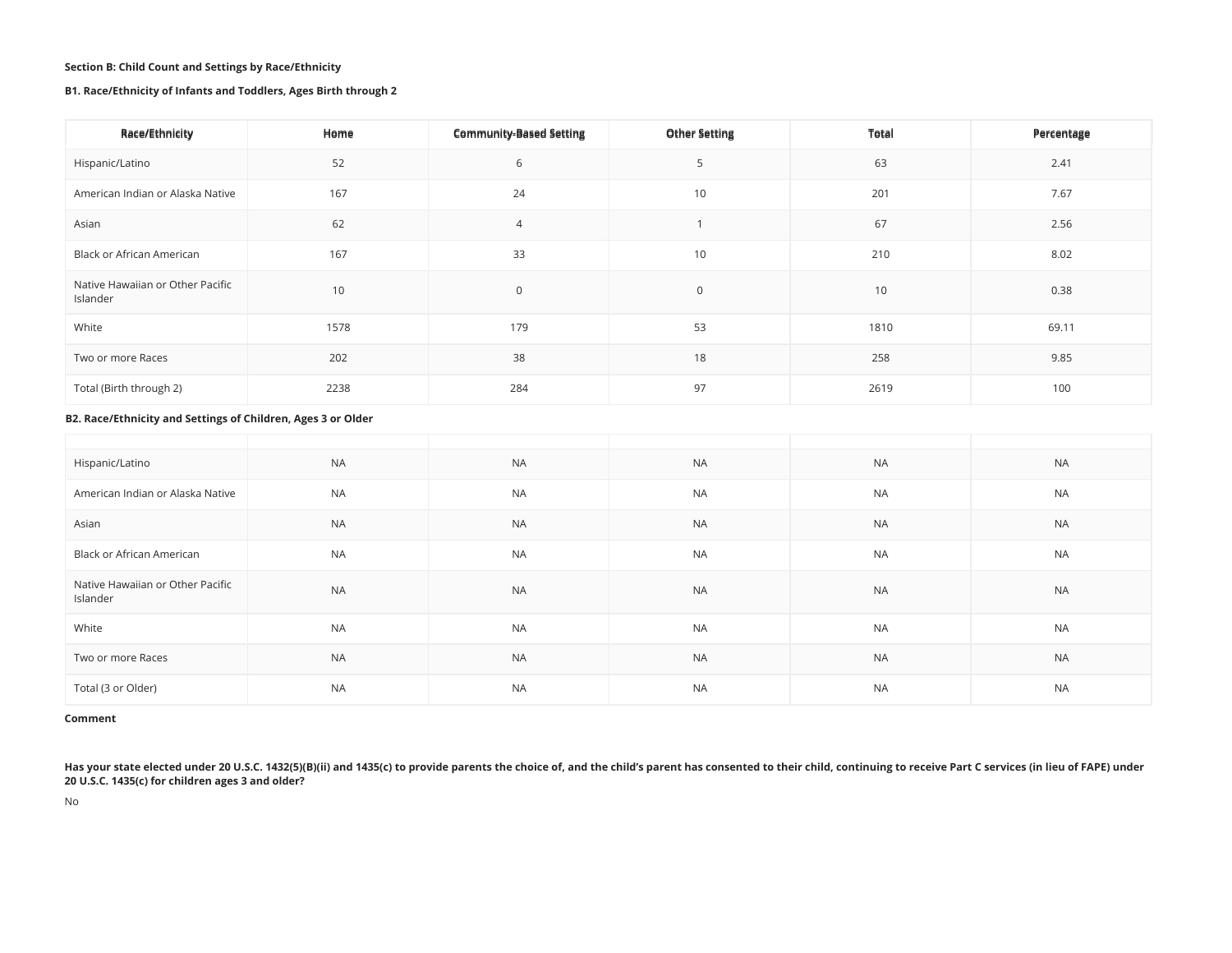## **Section C: Child Count by Gender**

## **C.1. Gender of Infants and Toddlers, Ages Birth through 2, Receiving Early Intervention Services**

| Gender                  | Total | Percentage |
|-------------------------|-------|------------|
| Male                    | 1655  | 63.19      |
| Female                  | 964   | 36.81      |
| Total (Birth through 2) | 2619  | 100        |

## **C.2. Gender of Children, Ages 3 or Older, Receiving Early Intervention Services**

| Gender             | Total     | Percentage |
|--------------------|-----------|------------|
| Male               | <b>NA</b> | <b>NA</b>  |
| Female             | <b>NA</b> | <b>NA</b>  |
| Total (3 or Older) | <b>NA</b> | <b>NA</b>  |

#### **Comment**

#### **Has your state elected under 20 U.S.C. 1432(5)(B)(i) to serve children under the age of three and at risk of having substantial delays if early intervention services are not provided?**

No

**Section D: At Risk Child Count**

## **At Risk Infants and Toddlers, Ages Birth through 2**

## **Ages as of Child Count Date**

| Race/Ethnicity                            | Total     | Birth to 1 | 1 to 2    | $2$ to $3$ |
|-------------------------------------------|-----------|------------|-----------|------------|
| Hispanic/Latino                           | <b>NA</b> |            |           |            |
| American Indian or Alaska Native          | <b>NA</b> |            |           |            |
| Asian                                     | <b>NA</b> |            |           |            |
| Black or African American                 | <b>NA</b> |            |           |            |
| Native Hawaiian or Other Pacific Islander | <b>NA</b> |            |           |            |
| White                                     | <b>NA</b> |            |           |            |
| Two or more Races                         | <b>NA</b> |            |           |            |
| Total (Birth through 2)                   | <b>NA</b> | <b>NA</b>  | <b>NA</b> | <b>NA</b>  |